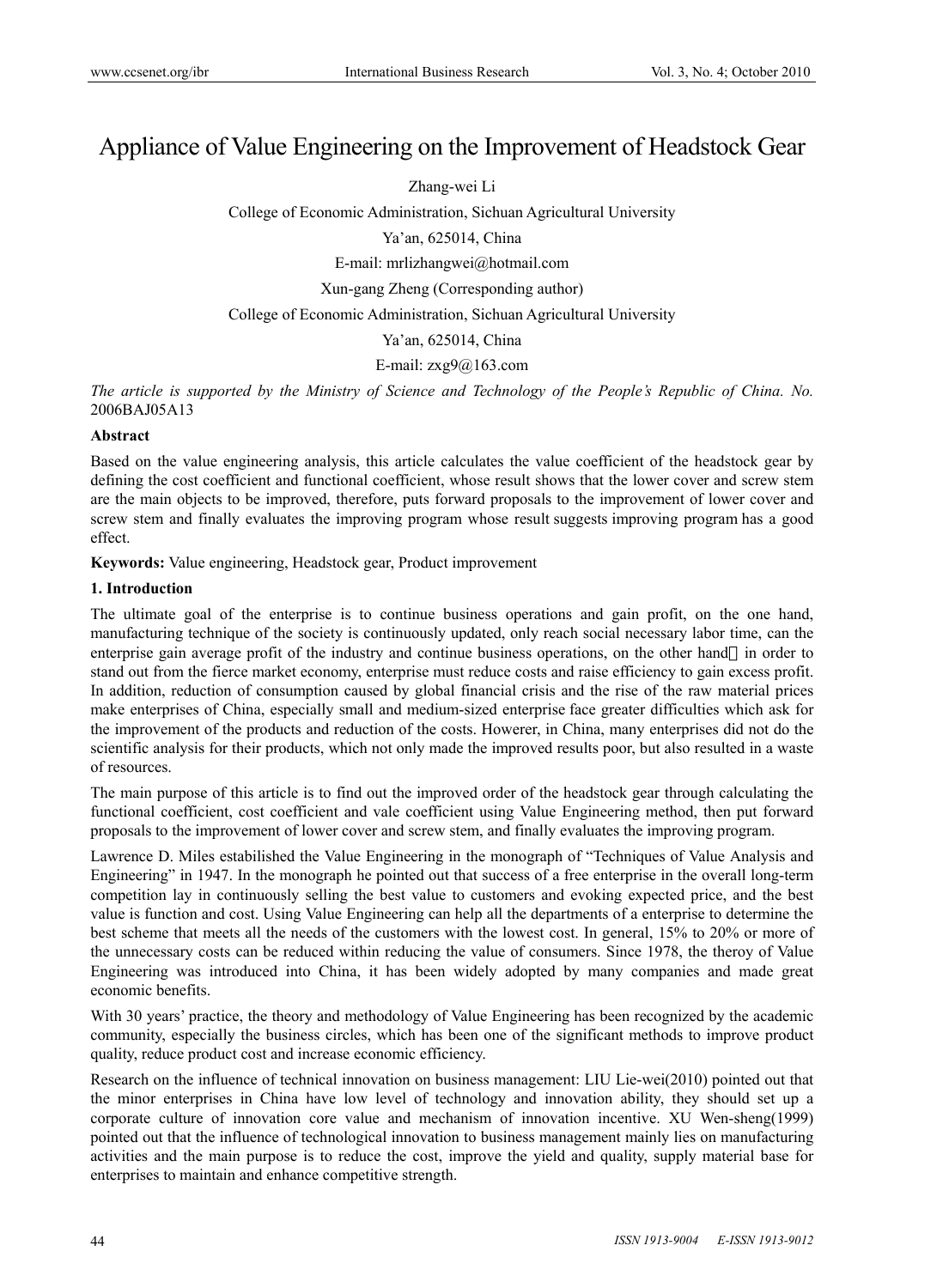Meanwhile, many scholars in China have done lots of fruitful work to the application of improving product using scientific theories and methods of Value Engineering.

(1) Research on the basic analysis steps of Value Engineering: Zhou Shu-ling (2008) showed that there are 5 steps in Value Engineering Analysis to choose the best scheme as the successful bidder. The steps are determining the object of Value Engineering and doing functional analysis, calculating the functional coefficient, calculating the cost coefficient, calculating the value coefficient and evaluating the scheme, and ordering the value of the scheme. And in the step of determing the object of Value Engineering, we can use FD method, Multi-scale score method, DARE method, Logical flow score method, and AHP method.

(2) Research on the effects of Value Engineering: Ren Jie, Zhang Xiao-hua (2008) showed that Value Engineering can increase economic efficiency value, help to improve enterprise management level, promote combination of technical and economic, soft technology and hard technology.

The researches of the headstock gear have also been done by many scholars, which mainly place extra emphasis on the disadvantage and the improvement of the headstock gear.

(1) Research on the disadvantage of the headstock gear: Li Zhi-rong, Xue Song et al. (2009) showed that the disadvantages of the headstock gear are that screw is easy to bend and fractured, bushing is easy to fret, screw glissades automatically.

(2) Research on the improvement of the headstock gear: Yang Lin, Ren Shang-hua (2009) showed that we can add a screw set in the screw cover to prevent it from bending and set anti-theft feature, meanwhile the body of the headstock gear can be made of the steel to prevent the disadvantage of rust-eaten. The price of headstock gear improved can be reduced by 25% to 320 yuan per contignation. Yang Dao-fu (2008) showed that we can add a special draw-in gear in the operating arm to set the anti-theft feature. The fundamentals of the anti-theft feature are to ensure screw stem is closed and not exposed in the process of opening and closing the water gate when using special tools.

To sum up, scholars in and out of the country all agree on the point that Value Engineering is a directive significance way to the improvement of the products' cost and function, and there are some disadvantages of the headstock gear. Though there are researches on the improvement of the headstock gear, they put emphasis on the producing technology and have not do a comprehensive analysis on the value, cost and function. This article solves the disadvantage above based on the theory of Value Engineering and has strong practical significance.

## **2. Theory of Value Engineering**

Value Engineering is a technical and economic method which studies on how to achive the necessary function with the lowest cost. The main idea of Value Engineering is to enhance the value of the object through analyzing the function and the cost of the object, the core is to analyze the function.

The formula of calculating the value is  $V = \frac{F}{C}$ 

V stands for value coefficient, F stands for functional coefficient, and C stands for cost coefficient.

In principle, we study on the object whose V>1or V<1. If V=1, that suggests the real cost matches the function, it is a perfect situation. If V>1, that suggests the cost of the function is low or the function is surplus, sometimes it is caused by the high cost of other components. If  $V<1$ , that suggests the cost is on the high side or the function is insufficient. If V=0, that suggests the component can be combined or omitted.

#### **3. Value engineering analysis of the headstock gear**

#### *3.1 Distribution of cost*

The headstock gear consists of one screw stem, lower cover, operation board, upper cover, nut and two operating arms, whose cost is 120, 110, 63, 25, 22,18 yuan according to priority.

Each cost of components divided by the total cost of the headstock gear can we get the proportion of total costs of each components, then cumulate the proportion of total costs of each components one by one can we get the cumulative proportion of total costs. According to process above, we can calculate the result of ABC analysis of the headstock gear, as table 1 shows.

According to the principle of classification, if cumulative proportion of total costs of the component is between 60%-70%, the component is classifiled as the A classfication, if it is between 15%-20%, the component is classifiled as the B classfication, and if it is near 10%, the component is classifiled as the C classfication. From the result, we can see that screw stem, lower cover should be taken as A class component, operation board, upper cover should be taken as B class component, and operating arm, nut should be taken as C class component.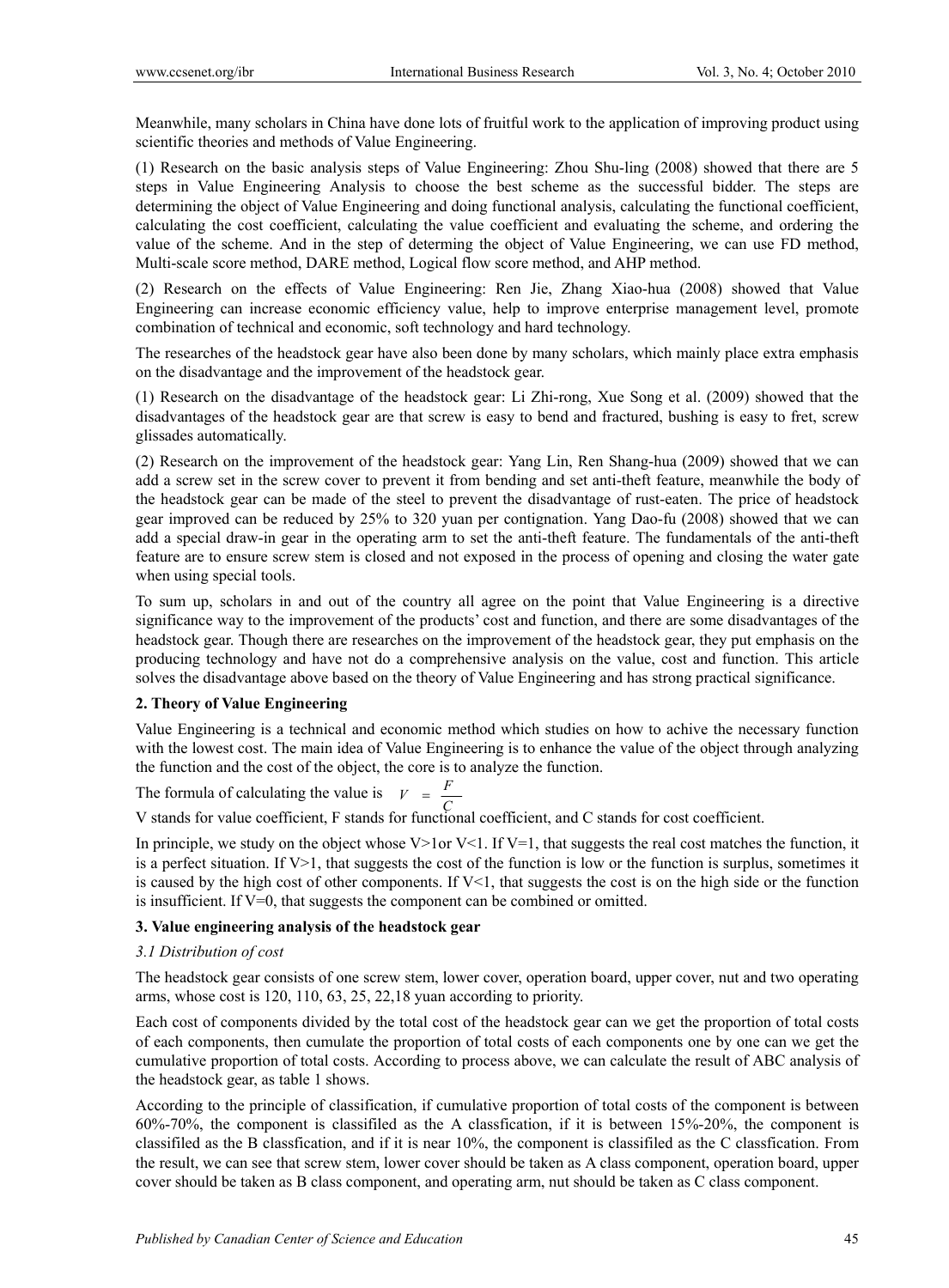## *3.2 Analyzing of function*

The basic fuction of the headstock gear is to make the water gate up and down, and the secondary function is easy to operate, durable and with a beautiful appearance. And from the feedback of user, there is a shortcoming that screw is easy to bend and headstock gear is lacking of anti-theft feature.

Through analysis of function of each component, we define the function of screw stem is to make the water gate up and down, the function of lower cover is to fix and support the headstock gear, the function of operation board is to connect operating arm and screw stem, transmit external force, the function of upper cover is to protect the headstock gear, the function of operating arm is to imput external force, and the function of nut is to support the headstock gear, drive screw stem up and down. The function definition of headstock gear' component is shown in table 2.

#### *3.3 Functional evaluation*

3.3.1 Defining the functional coefficient

#### (1) Defining functional importance coefficient

Calculating the importance coefficient using absolute evaluation method which asks 6 technicists to grade for each function. Sum up the grade of each function given by the 6 technicists, and then calculate the importance coefficient using the total grade of each function given by the 6 technicists to divide by the total grade of the headstock gear.

The grade given by technicists and the result of calculating the functional importance coefficient are just like table 3 shown. From the result, we can see that functional importance coefficient of making the water gate up and down is 36.33%, functional importance coefficient of easy to operate is 25.17%, functional importance coefficient of durable is 30.33%, functional importance coefficient of beautiful appearance is 8.17%.

(2) Calculating the functional evaluation coefficient of key components

Asks 6 technicists to grade for each function of each component, the total grade of each function is 100, which is shown in table 4. Then calculate the functional coefficient of each component shown in table 5 by multipling functional importance coefficient which is shown in table 3 and the functional proportion coefficient which is shown in table 4. From the result we can see that functional evaluation coefficient of screw stem, lower cover, operation board, upper cover, operating arm and nut is 0.2449, 0.1400, 0.1974, 0.0770, 0.0820 and 0.2587.

#### 3.3.2 Defining the cost coefficient

Calculating the cost coefficient of the 6 key components according to their current cost, the result is shown in table 6. From the result we can see that the cost coefficient of screw stem, lower cover, operation board, upper cover, operating arm and nut is 0.3352, 0.3073, 0.1760, 0.0698, 0.0614 and 0.0503.

## 3.3.3 Calculating the value coefficient

The 6 key components' value coefficient can be calculated according to functional evaluation coefficient table(table 5) and cost coefficient table(table 6), which as table 7 shown, in order to determine the target of improvement. The value coefficient of screw stem, lower cover, operation board, upper cover, operating arm and nut is 0.7306, 0.4556, 1.1216, 1.1032, 1.3355 and 5.1431. So the order of the components to be improved is lower cover, screw stem, upper cover, operation board, operating arm and finally the nut.

#### 3.3.4 Result of value analysis

According to the value coefficient of the 6 key components shown in table 7, we can come to a conclusion:

(1) Lower cover and screw stem are the main components need to be improved, for their value coefficients are less than 1, which means the function are too less or the cost are too much.

(2) Operation board and upper cover need not to be improved for their value coefficients are close to 1 which means the function and the cost are nearly the same.

(3) The coefficients of nut and operating arm are more than 1, which means the cost is already lower compared with function that has already met the needs. And in this condition, nut and operating arm are not the target of value analysis, we may neglect the analysis of them.

#### **4. Conclusion and Improving Suggestion**

The analysis of value engineering suggests that we should improve the headstock gear according to the order of lower cover, screw stem, upper cover, operation board, operating arm and nut, in order to meet the need and reduce the cost. On the other hand, consumers require to the anti-theft feature, so we should take it into consideration when improving.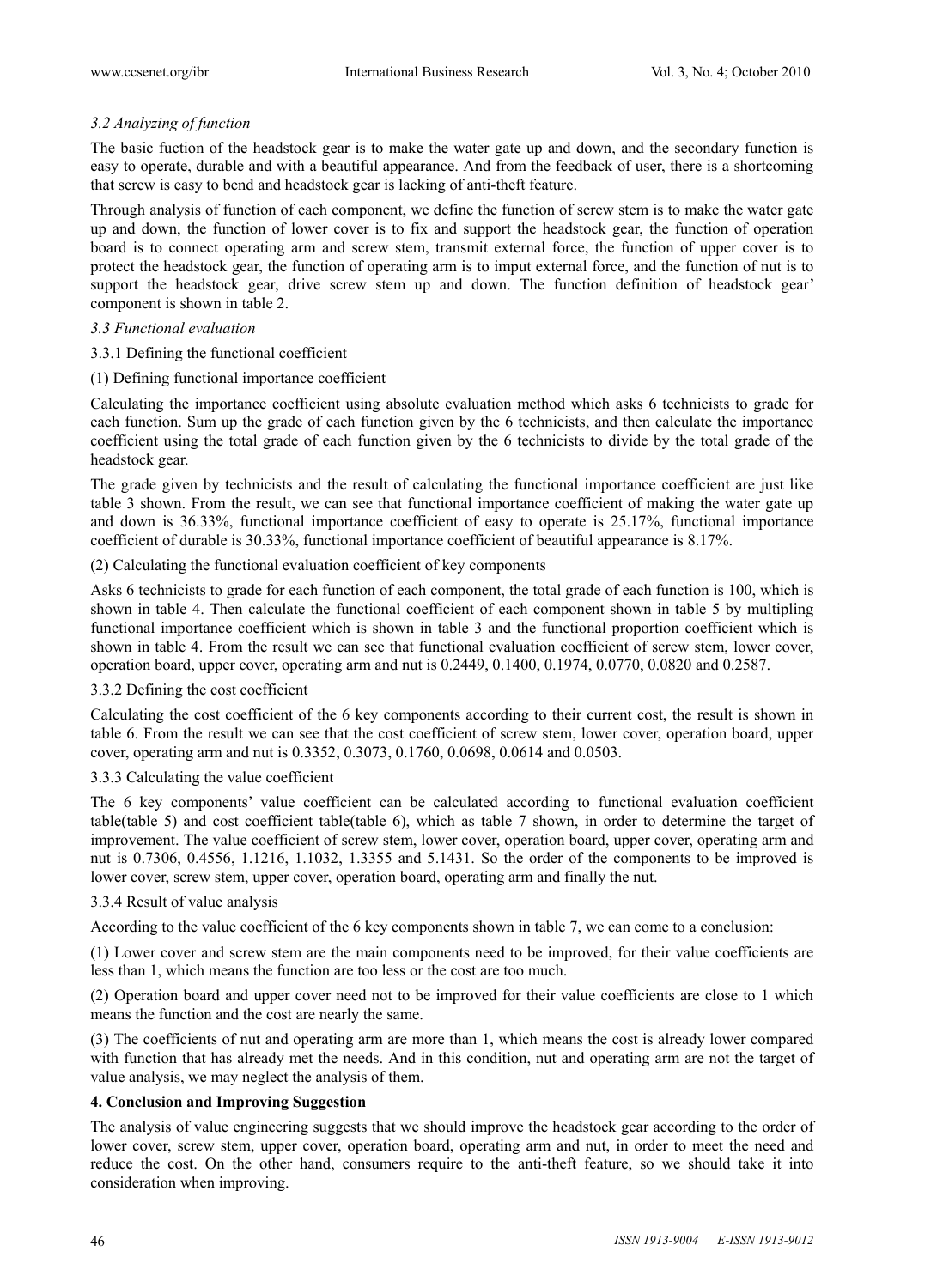#### *4.1 Suggestion on the improvement of lower cover*

From the definition of function, we can see that the function of lower cover is to fix and support the headstock gear. For the function of the lower cover is determined by the structure of the headstock gear and its function has already met the needs, it is not work to raise the value coefficient through promoting the function, so we can do nothing but reduce the cost of the lower cover to promote the value coefficient.

At present, gray cast-iron (HT200) is widely used as the material of lower cover, we can look for a new material which has equal or better function on intensity, hardness, cost and so on to replace the gray cast-iron.

## *4.2 Suggestion on the improvement of screw stem*

From the feedback of user, there is a shortcoming that screw is easy to bend and headstock gear is lacking of anti-theft feature. So the improvement of screw stem should focus on raising its function.

(1) Screw bending solution

Add a screw set in the screw cover, so it can prevent its bending and achieve the purpose of security.

(2) Improving the function of anti-theft

Add a special draw-in gear in the operating arm, which can be used to open the head and operate the gate. It is the only way to open the screw top cover and a tool for opening and closing gates. The process of opening the gate, it can ensure that the screw is closed and unexposure at any opening degree, playing the role in anti-theft and anti-sabotage.

Meanwhile, we can also raise the value coefficient by the way of looking for new material with high performance and cheaper cost.

#### *4.3 Improving program evaluation*

According to the conclusion of YANG Lin and REN Shang-hua in the article of discussing on the benefit of improvement and use of new type headstock gear, the cost of improved headstock gear can be reduced to 320 yuan per contignation, therefore we fix a target cost of 320 yuan, then calculate the target reduction of each component' cost which is shown in table 8 through multipling functional evaluation coefficient and total target cost.

From the result, we can see the target cost of screw stem, lower cover, operation board, upper cover, operating arm and nut is 78.37, 44.80, 63.17, 24.64, 26.24, 82.78. Compared to the real cost, we can see that the cost of screw stem and lower cover can separately be cut down 41.63 yuan and 65.20 yuan, which can be achieved by the appliance of new material and new technology. The cost of operation board and upper cover is nearly the same before which means existing technology and improved technology are nearly the same and need not to be improved. The current cost of nut and operating arm is obviously lower than improved cost, which means existing technology is better than improved technology, also need not to be improved.

Through evaluating the improving program, we can see that the headstock gear improved based on the Value Engineering can solve the disadvantange of screw bending and lacking of anti-theft feature, with the cost can be reduced to 320 yuan per contignation.

#### **References**

Lawrence D. (1972). Miles.*Techniques of Value Analysis and Engineering*, New York, Mcgraw-Hill (Tx), June.

LI, Zhi-rong, XUE Song, NI Cui-ping (2009). Installation, maintenance and conservation of the headstock gear. *Water Conservancy of JiangSu Province,* 12:27-28

LIU Lie-wei. (2010). Strategy on choice of technological innovation and management for small and medium-sized enterprise. *Knowledge Economy,* 6:107

REN Jie, ZHANG, Xiao-hua. (2008). Appliance of Value Engineering on the construction enterprise. *Construction Economy,* 6:50-51

XU, Wen-sheng. (1999). Discussing on the influence of technical progress on the management of enterprise. *Management Science of Shanghai,* 6:33-34

YANG ,Dao-fu. (2008). Improvement of the headstock gear. *Yellow River,* 4:30-31

YANG, Lin, REN, Shang-hua. (2009). Discussing on the benefit of improvement and use of new type headstock gear. *Water Conservancy of Inner Mongolia Autonomous Region,* 2:58-59

ZHOU Shu-ling. (2008). To Apply on Commenting of the Value Engineering in Tendering for the Construction Projects. *Value Engineering,* 4:90-92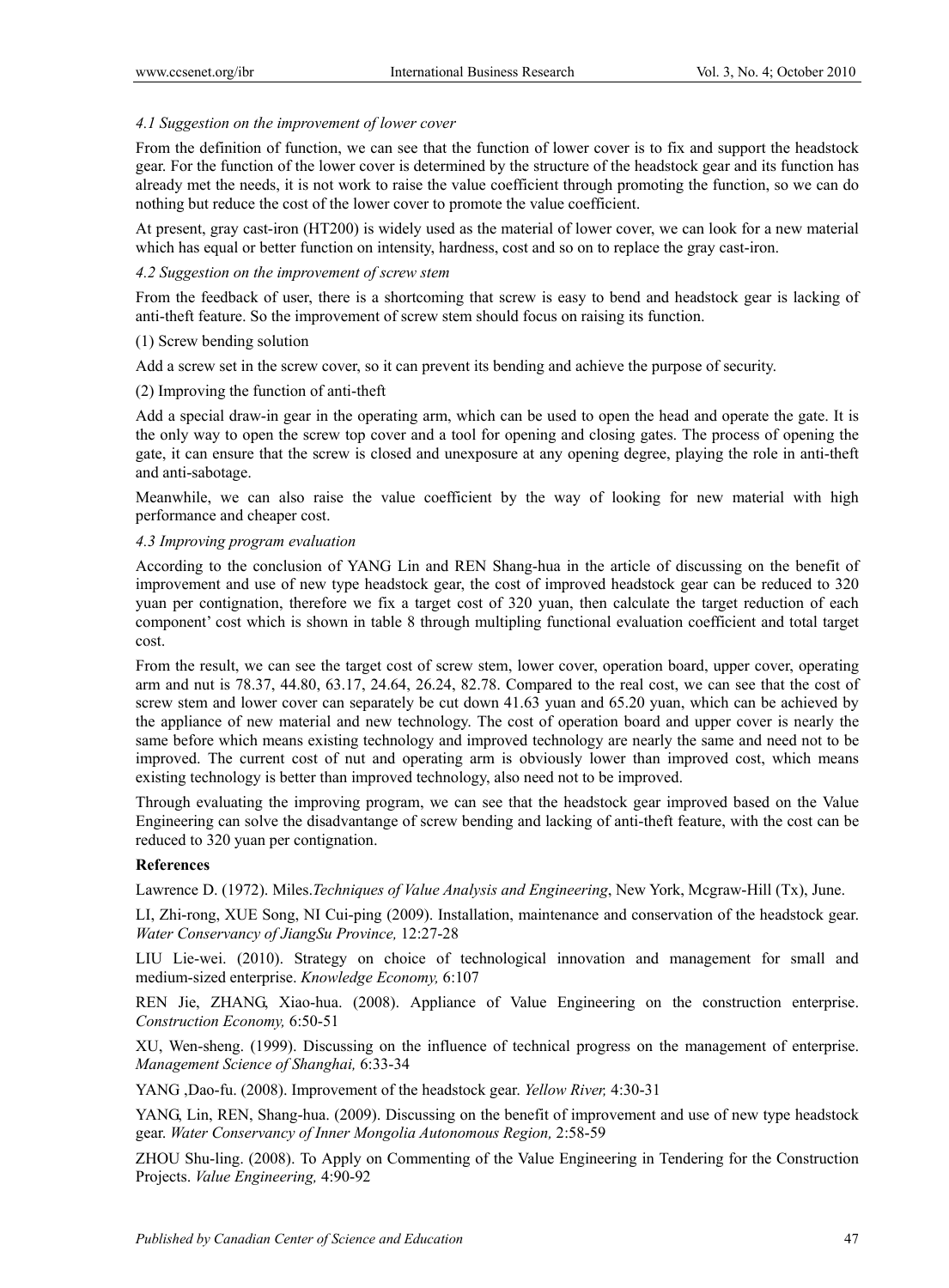| Name of Component      | Number         | of<br>Proportion<br>Total<br>the<br>Number | Current<br>Cost<br>(yuan) | Proportion of<br><b>Total Costs</b> | Cumulative<br>Proportion<br><b>Total Costs</b> | Classification<br>of |
|------------------------|----------------|--------------------------------------------|---------------------------|-------------------------------------|------------------------------------------------|----------------------|
| <b>Screw Stem</b>      |                | 14.286%                                    | 120                       | 33.52%                              | 33.52%                                         | А                    |
| Lower Cover            |                | 14.286%                                    | 110                       | 30.73%                              | 64.25%                                         | А                    |
| <b>Operation Board</b> |                | 14.286%                                    | 63                        | 17.60%                              | 81.85%                                         | B                    |
| <b>Upper Cover</b>     |                | 14.286%                                    | 25                        | 6.98%                               | 88.83%                                         | B                    |
| <b>Operating Arm</b>   | $\overline{c}$ | 28.570%                                    | 22                        | 6.15%                               | 94.98%                                         | C                    |
| Nut                    |                | 14.286%                                    | 18                        | 5.02%                               | $100.00\%$                                     | С                    |
| Total                  |                | 100%                                       | 358                       | $100\%$                             |                                                |                      |

## Table 1. ABC Analysis on the Headstock gear

## Table 2. Function Definition of Headstock gear' Component

| Name of Component  | <b>Function Definition</b>                                       |
|--------------------|------------------------------------------------------------------|
| <b>Screw Stem</b>  | To Make the Water Gate Up and Down                               |
| Lower Cover        | To Fix and Support the Headstock Gear                            |
| Operation Board    | To Connect Operating Arm and Screw Stem, Transmit External Force |
| <b>Upper Cover</b> | To Protect the Headstock Gear                                    |
| Operating Arm      | To Imput External Force                                          |
| Nut                | To Support the Headstock Gear, Drive Screw Stem Up and Down      |

## Table 3. Calculating the Functional Coefficient

|                                 | <b>Expert Rating</b> |     |     |     |     |     |                                | Functional  |
|---------------------------------|----------------------|-----|-----|-----|-----|-----|--------------------------------|-------------|
| Function of Headstock gear      |                      |     |     |     |     | F   | <b>General Comments Scores</b> | Importance  |
|                                 | В<br>A               |     | C   | D   | E   |     |                                | Coefficient |
| Make the Water Gate Up and Down | 30                   | 40  | 35  | 36  | 39  | 38  | 218                            | 36.33%      |
| Easy to Operate                 | 25                   | 23  | 25  | 28  | 26  | 24  | 151                            | 25.17%      |
| Durable                         | 30                   | 27  | 36  | 29  | 32  | 28  | 182                            | 30.33%      |
| <b>Beautiful Appearance</b>     | 15                   | 10  | 4   |     | 3   | 10  | 49                             | 8.17%       |
| Total                           | 100                  | 100 | 100 | 100 | 100 | 100 | 600                            | 1.0000      |

## Table 4. Functional Distribution Table of the Key Components

|                      | Functional Item %          |                 |            |           |  |  |  |  |  |
|----------------------|----------------------------|-----------------|------------|-----------|--|--|--|--|--|
| Name of Component    | Make the Water Gate Up and |                 | Durable    | Beautiful |  |  |  |  |  |
|                      | Down                       | Easy to Operate | Appearance |           |  |  |  |  |  |
| <b>Screw Stem</b>    | 30                         | 25              | 20         | 15        |  |  |  |  |  |
| Lower Cover          | $\mathbf{0}$               | 25              | 20         | 20        |  |  |  |  |  |
| Operation Board      | 20                         | 25              | 15         | 20        |  |  |  |  |  |
| <b>Upper Cover</b>   | $\mathbf{0}$               | 0               | 20         | 20        |  |  |  |  |  |
| <b>Operating Arm</b> | 15                         | $\theta$        |            | 15        |  |  |  |  |  |
| Nut                  | 35                         | 25              | 20         | 10        |  |  |  |  |  |
| Total                | 100                        | 100             | 100        | 100       |  |  |  |  |  |